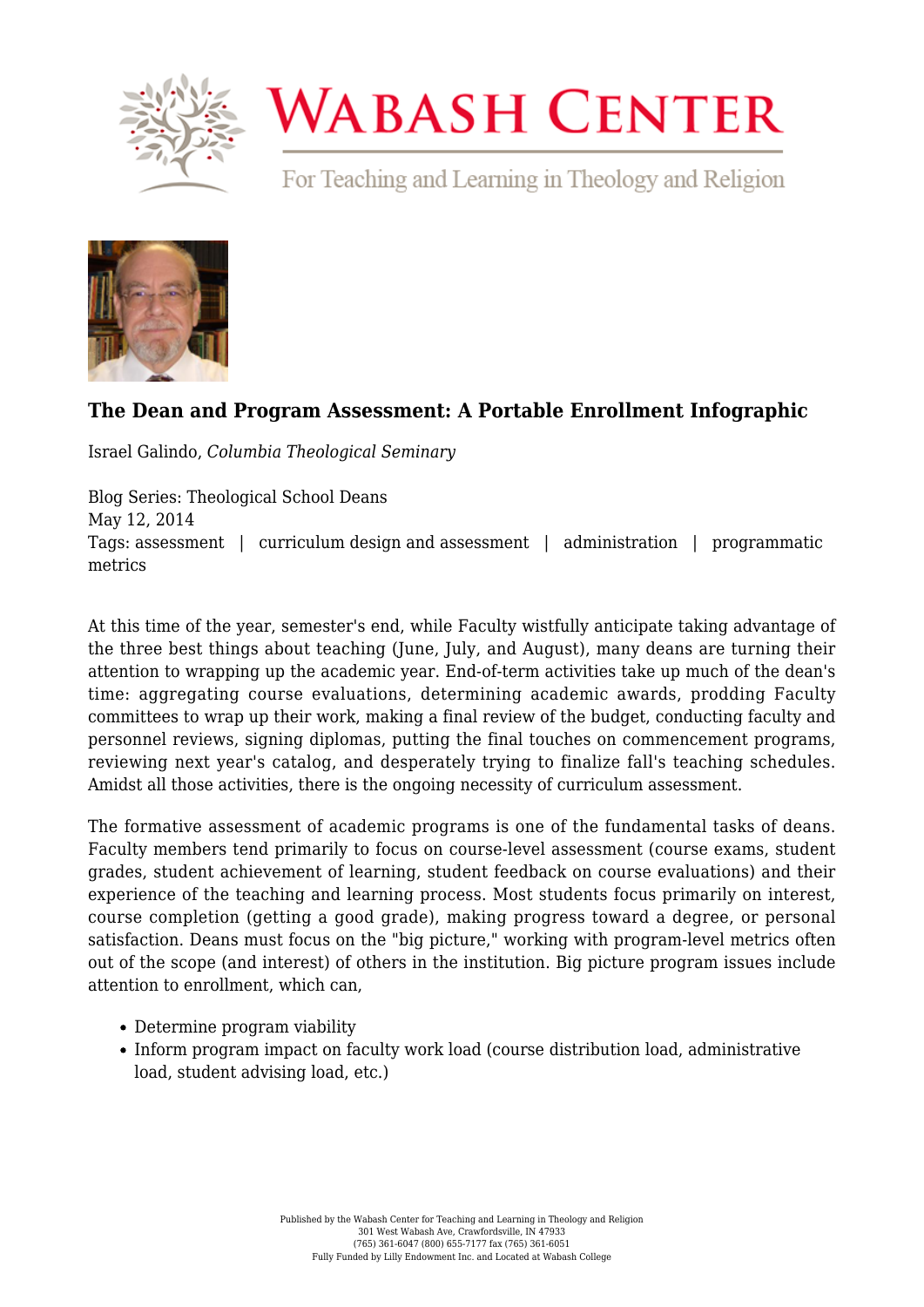- Inform decisions about recruitment
- Give evidence of demonstrable program effectiveness
- Help interpret how enrollment impacts budget
- Plot metrics related to student FTE
- Highlight student body profiles (diversity, economic, recruitment).



## **A PORTABLE ENROLLMENT INFOGRAPHIC**

Here is a handy "portable" infographic that can be helpful in interpreting program-level assessments. The infographic is a "one pager" which shows key metrics of program effectiveness related to student enrollment. While student enrollment is only one key metric, it is a significant one that impacts the educational program on many levels. Communicating effectively the ways enrollment affects the larger programmatic and institutional issues can help faculty members make informed decisions about program-level issues. [Download pdf](https://www.wabashcenter.wabash.edu/wp-content/uploads/2017/06/2012-13-academic-activity-summary-rpt-rev-7-3-13-1.pdf) [version here..](https://www.wabashcenter.wabash.edu/wp-content/uploads/2017/06/2012-13-academic-activity-summary-rpt-rev-7-3-13-1.pdf)

This sample is from the fictional General Central Theological Seminary's MDiv degree program. This is a small theological school (and, getting smaller). It has a range of degree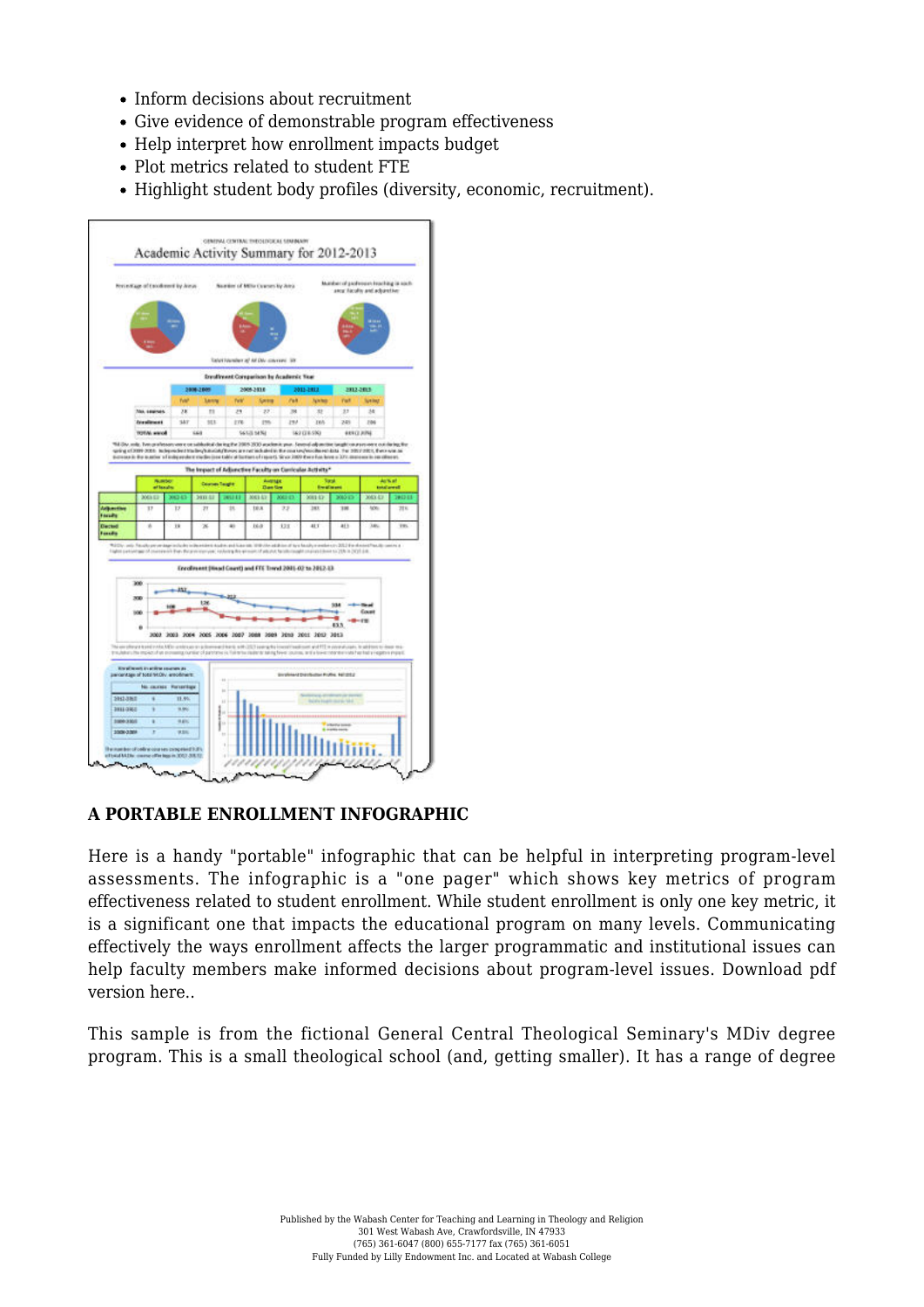programs (MDiv, DMin, MTS) with four concentrations within the MDiv. It continues to develop its online course offerings and is just beginning to assess the impact on the student profile, faculty teaching load, and its impact on enrollment. This infographic is "portable" in that you can duplicate the sample format and representative metrics as one way to practice program-level formative assessment. The one-page format helps to visually summarize the data and help interpret the program to faculty, administration, and trustees. The key metrics, tracked annually, are:

- Percentage of enrollment by academic discipline areas (Biblical, Historical-Theological, and Practical Theology Studies)
- The number of courses offered in each academic discipline area (with the total number of courses offered).
- The number of faculty members teaching in each academic area (elected and adjunct combined).
- Enrollment comparison by academic years (you should track a range of three to four years). The infographic plots enrollment by fall and spring terms.
- Enrollment as head count and FTE trend (long range). Allows tracking enrollment trend five years and longer.
- Enrollment in online courses as percentage of total MDiv enrollment
- Enrollment in independent studies as percentage of total MDiv enrollment
- Course enrollment distribution profile
- Degree programs enrollment profile: MDiv, DMin, MTS, certificate
- Enrollment within the MDiv concentration (a concentration will cease to be viable if it drops below 5%)
- Enrollment in MDiv dual degree programs.

Depending on your context you may use additional metrics. For example:

- Track a five year trend of the number of students graduating per year in comparison with the number of entering students
- Track the program completion rate for each program (how long it takes a student to complete a course of study)
- Track the failure-to-complete (retention) rate for each program.

## **ANALYSIS AND INTERPRETATION**

The programmatic metrics you use to assess the effectiveness of your program will be the basis of your analysis and interpretation. In this sample infographic, the dean may highlight the following:

- 1. The impact of the decline of enrollment related to the number of courses offered
- 2. The impact of the decline in enrollment related to the number of elective adjunct-taught courses
- 3. The anticipated consequences of continued decline in student enrollment and its impact on: (1) faculty teaching load; (2) academic budget; (3) program vialbility